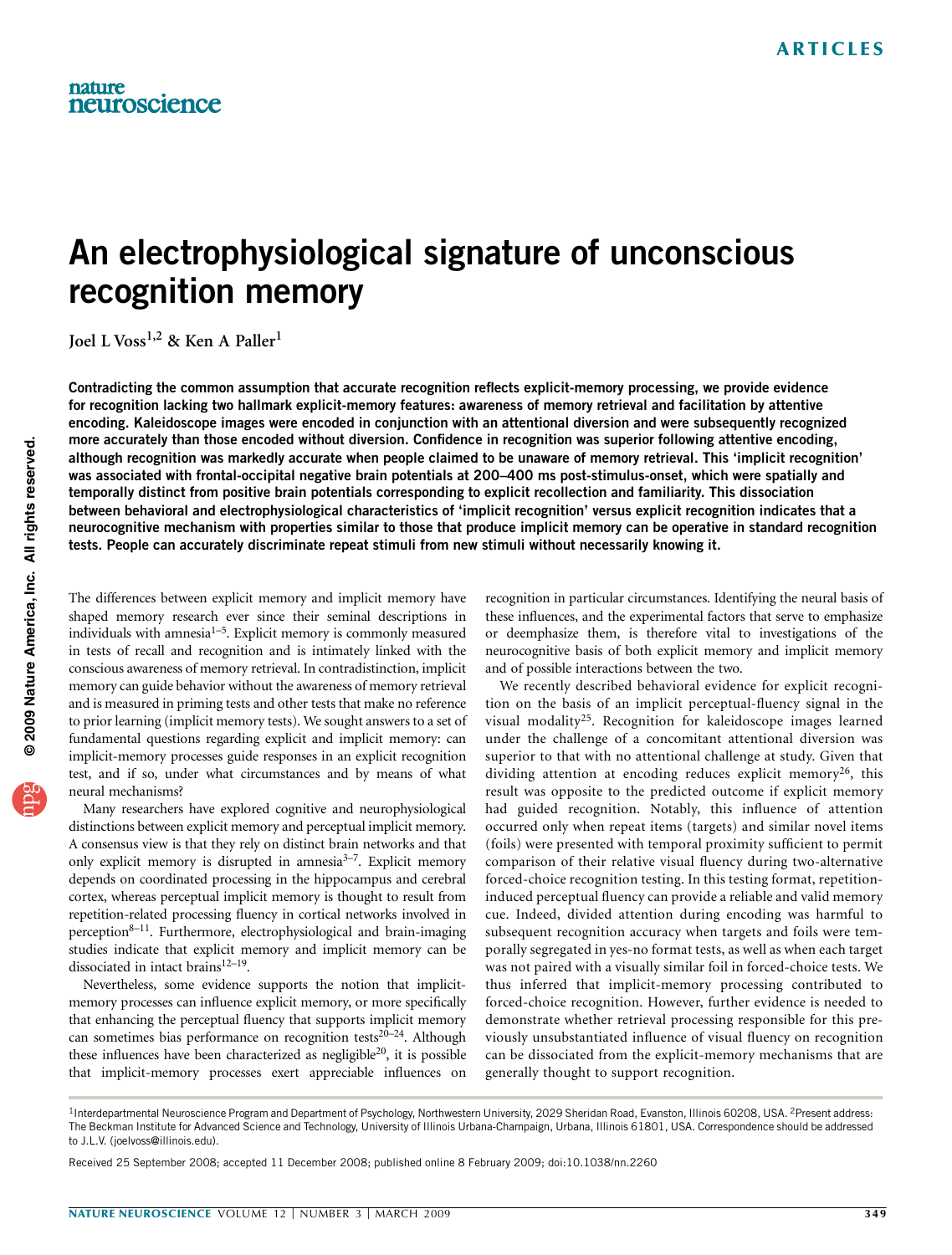

Here, we sought a neural validation of implicit recognition (recognition on the basis of implicit-memory processes) using event-related potential (ERP) methods for recording brain activity. As in our previous experiments<sup>25</sup>, we examined memory for kaleidoscope images using forced-choice recognition testing with a highly similar foil in each trial. We analyzed neural signals of memory processing as a function of encoding conditions and of the level of awareness of memory retrieval. Generally, recognition accompanied by remembering specific details from the learning context is referred to as recollection, whereas recognition accompanied only by a vague feeling of 'knowing' is referred to as familiarity. We compared brain potentials associated with these two types of explicit recognition, as measured using a modified 'remember/know' procedure<sup> $27-29$ </sup>, to those of recognition without retrieval awareness. We were thus able to determine the extent

Figure 2 Behavioral and ERP results. (a) Recognition was superior following divided-attention encoding compared with full-attention encoding. (b) The proportion of metamemory decisions in each category indicates that awareness of retrieval was lower for divided-attention encoding than for fullattention encoding. (c) The accuracy in each metamemory category indicates that guess responses were more accurate than know responses. (d) ERPs recorded during the recognition test are shown for the remember and know categories for items studied with full attention and for their corresponding foils (correct responses only). Waveforms, beginning 100 ms before stimulus onset, derive from the two electrode locations marked with large circles on the diagram of the top of the head (approximately Fz and Pz positions from the International 10-20 System). The shaded regions encompass the anterior and posterior electrode clusters used in statistical tests. Graded P200 and LPC effects are indicated on the waveforms with arrows. ERPs for old and new items when recognition responses were endorsed with guess decisions were not included here because of low trial counts ( $<$  20 trials for onethird of subjects), but these data are shown in Supplementary Figure 2. (e) Recognition-test ERPs for the same two electrode locations are shown for the guess category for items studied with divided attention and their corresponding foils (correct responses only). The early negative effect is indicated with arrows. Remember and know conditions were not included here because of the low trial counts ( $<$  20 trials for remember in almost all subjects and for know in one-third of subjects), but these data are shown in **Supplementary Figure 1.** \* indicates  $P < 0.05$ ; error bars indicate s.e.m.

Figure 1 Schematic representation of experimental design. (a) Kaleidoscope images were presented individually (with the indicated timing parameters) during the full-attention portion of the study session. (b) The divided-attention portion of the study session (which came first for half of the study sessions) included a distracting task that was performed concomitantly. Subjects pressed a button on each trial (except the first) to indicate whether the auditory digit presented during the previous trial was odd or even (a '1-back' response). Buttons shown here in green indicate the correct response. (c) Trials during the recognition test included three presentations of the repeated target and its visually similar novel foil in a 1-2-1-2-1-2 stimulus train, such that target and foil ERPs could be segregated in a forced-choice test. Then, a button response was made to select the target (image '1' or '2'). Next, a metamemory decision was entered, remember, know, or guess, to signify recollection, familiarity, or a lack of retrieval awareness, respectively. Recognition trials for items studied with full attention and divided attention were intermixed.

to which these theoretically different memory phenomena occur in conjunction with signals of distinct neural mechanisms.

## RESULTS

Kaleidoscope images were first studied with either full or divided attention and then the same images (targets) were discriminated from visually similar foils during forced-choice recognition testing (Fig. 1). Accuracy was higher for targets studied with divided attention than for targets studied with no attentional diversion  $(t(11) = 2.4$ ,  $P = 0.03$ ; Fig. 2a). Although divided attention did not disrupt recognition accuracy, it did disrupt metamemory (Fig. 2b). 'Remember' and 'know' decisions made after the recognition response signified the explicit-memory experiences of recollection and familiarity, respectively, and 'guess' decisions signified the absence of retrieval awareness. Although subjective ratings of awareness are notoriously limited by subjects' abilities to introspect accurately, meaning that the guess condition may actually include some low-level retrieval awareness,

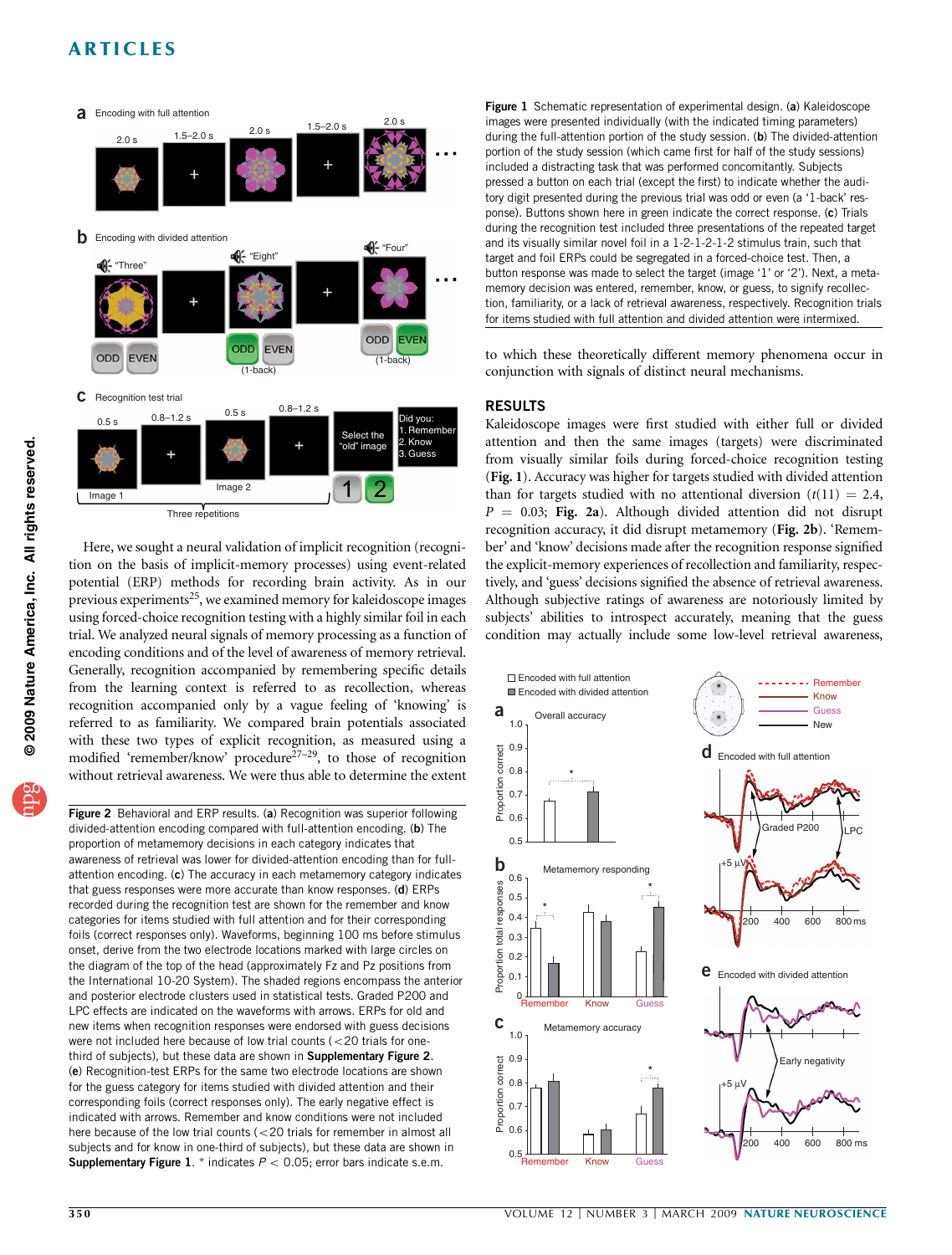

Figure 3 Distinct temporal and topographic ERP patterns for accurate guess decisions compared with remember and know decisions. Distributions of ERP old/new differences are plotted for the remember minus new, know minus new, and guess minus new contrasts (correct responses only), averaged for successive 100-ms intervals starting at 0 ms. Intervals progress clockwise. Items for each condition were included regardless of whether encoding was with full or divided attention and the new condition was formed by collapsing foils for all three metamemory categories. Thus, these analyses produced different waveforms than those presented in Figure 2. Coloration indicates difference amplitudes as shown.

this concern is mitigated by the divergence between findings for know trials and guess trials, as described below.

Recognition responses that were accompanied by remember decisions were more common following full-attention compared with divided-attention encoding  $(t(11) = 6.7, P < 0.01)$ , whereas recognition responses accompanied by guess decisions were more common following divided-attention compared with full-attention encoding  $(t(11) = 8.5, P < 0.01)$ . Taken together, recognition accuracy and recognition awareness were influenced by encoding conditions in an apparently counterintuitive manner; stimuli encoded when attentional resources were diverted were subsequently recognized more accurately, despite less awareness of retrieval.

An analysis of accuracy for each metamemory category (Fig. 2c) indicated that guess decisions were highly accurate. The accuracy of guess decisions was higher than the accuracy of know decisions for both full-attention encoding  $(t(11) = 2.3, P = 0.05)$  and dividedattention encoding  $(t(11) = 7.9, P < 0.01)$ . Notably, guess accuracy was higher for items encoded with divided attention compared with items encoded with full attention  $(t(11) = 3.5, P < 0.01)$ , suggesting that the efficacy of the retrieval processing that produced guess decisions was enhanced by impoverished attention during encoding. It therefore appears that higher recognition accuracy following encoding with divided compared with full attention resulted from highly accurate guess decisions, which predominated in the dividedattention condition.

The pattern of behavioral results (Fig. 2c) indicates that retrieval processes operative during guess decisions were distinct from those responsible for recognition with retrieval awareness (that is, either recollection or familiarity). In typical circumstances, a reasonable expectation is that guess decisions, to the extent that they show any evidence of accuracy, result from a weaker expression of the same retrieval processes that produce recognition with retrieval awareness. On the contrary, we found that guess decisions were more accurate than know decisions.

ERP results shed further light on the neurocognitive foundations of responding on the basis of remembering, knowing, and guessing. We first analyzed data from the half of the trials in which testing concerned an item encoded with full attention (Fig. 2d). We contrasted ERPs for three conditions: old items correctly endorsed with remember decisions, old items correctly endorsed with know decisions, and their corresponding correctly rejected foils (including all trials with either a

remember or know metamemory decision). ERPs at approximately 180–220 ms displayed a positive potential that was least positive for new items, most positive for remember, and intermediate positive for know (correct trials only). A linear trend for these three conditions was statistically significant for the anterior and posterior electrode clusters  $(F_{1.6,18.0} = 10.8$   $(P < 0.01)$  and  $F_{1.9,21.1} =$ 15.3 ( $P < 0.01$ ), respectively). This latency interval captured the first observed positive ERP deflection at anterior and central recording sites, and we refer to this linear trend as a graded P200 effect.

A second old/new ERP difference following full-attention encoding encompassed lateonset positive potentials with a posteriormaximum distribution, referred to as the late positive complex (LPC). ERP amplitudes to remember and to know items were more

positive than to new items from 600–900 ms at the anterior and posterior electrode clusters (condition main effects:  $F_{1,2,13,6} = 5.8$  $(P = 0.03)$  and  $F_{1.3,14.0} = 18.9 (P < 0.01)$ , respectively;  $P < 0.05$  for pair-wise old/new comparisons), without significant differences between remember and know (anterior  $F_{1,11} = 0.12$ ,  $P = 0.74$ ; posterior  $F_{1,11} = 0.23, P = 0.64$ . To summarize, we observed a P200 old/new difference and an LPC old/new difference; although P200 amplitudes were also greater for remember compared with know conditions, LPC amplitudes were approximately the same for these two conditions.

ERPs also differed for old versus new stimuli following encoding with divided attention (Fig. 2e). The key contrast was between old items correctly endorsed with guess decisions and new items from the same test trials. Notably, ERPs from 200–400 ms were more negative for guess items than for new items for both anterior and posterior electrode clusters ( $F_{1,11} = 10.8$  ( $P < 0.01$ ) and  $F_{1,11} = 15.5$  ( $P < 0.01$ ), respectively). This old/new ERP difference averaged  $-0.9 \mu V$  over this time interval for these two electrode clusters and appeared to begin as early as  $\sim$ 175 ms after stimulus onset. This early-onset negative repetition effect, which we refer to as an N300 effect, was distinct from ERP correlates of remember and know decisions, which were both positive during the same time interval.

The ERP analyses described above were advantageous because ERPs to old and new items in each old/new contrast were derived from the same test trials. However, one possible shortcoming is that old/new contrasts for remember and know conditions came from full-attention encoding trials, whereas old/new contrasts for the guess condition came from divided-attention encoding trials. We also computed ERPs by first collapsing trials from the two encoding conditions together. Given that the relative proportion of full-attention versus divided-attention trials varied systematically as a function of metamemory response (Fig. 2a), it is possible that old/new ERP contrasts collapsed across encoding condition in this way could obscure the potential influence of encoding condition on these effects. This concern could be obviated if the different types of old/new ERP effects described thus far (P200, N300, and LPC) could be ascribed more directly to retrieval processing rather than to encoding condition per se.

To address this issue, we analyzed data from a subset of subjects with a suitable number of trials for assessing ERPs for guess responses to stimuli studied with full attention (Supplementary Fig. 1 online) and likewise for ERPs for know responses to stimuli studied with divided attention (Supplementary Fig. 2 online). In both cases, ERPs were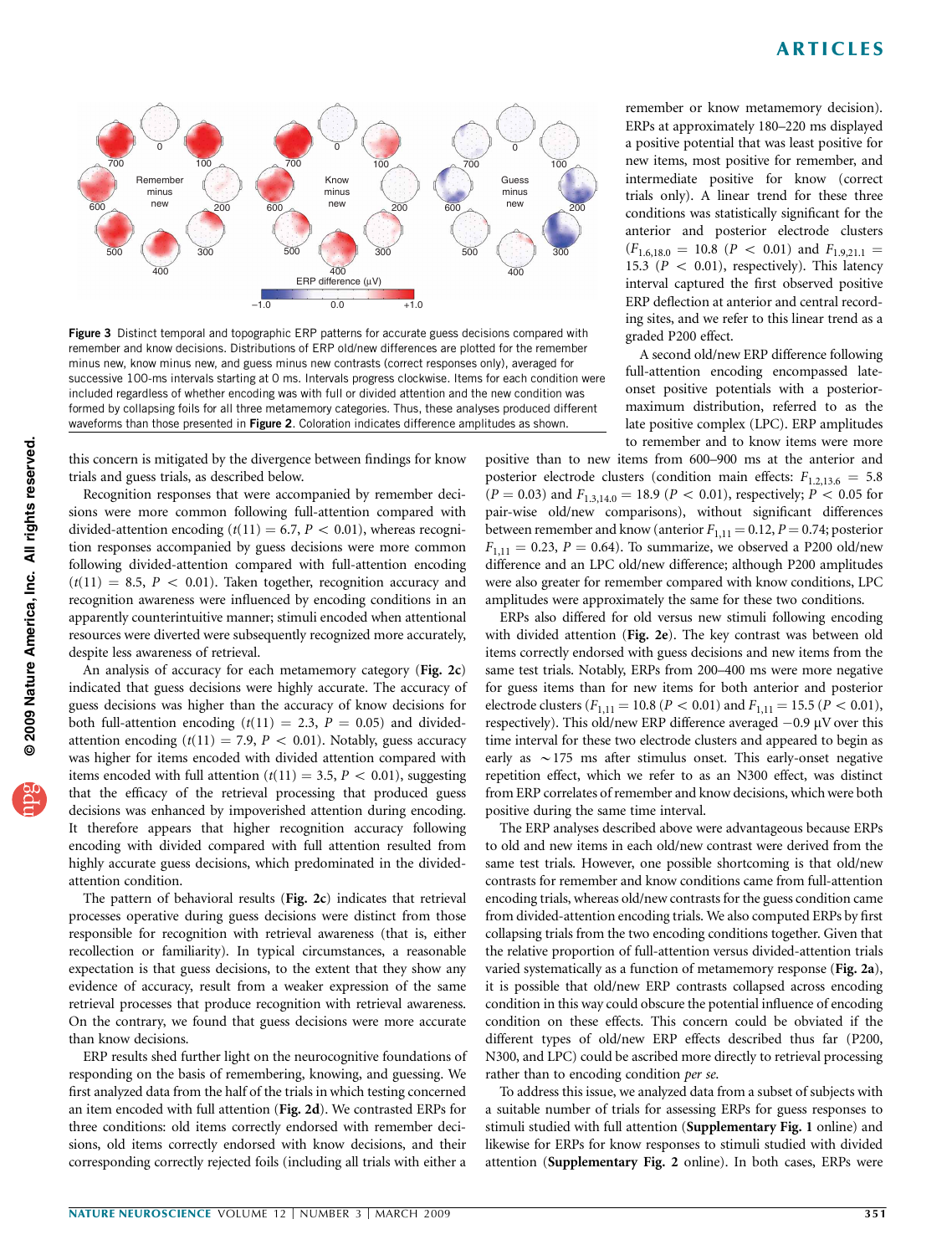

highly similar to those of our main findings described above (Fig. 2). For example, the mean old/new amplitude difference for the earlyonset negative shifts for guess trials was  $-0.7 \mu V$  following full-attention encoding, compared with  $-0.8 \mu V$  following dividedattention encoding in these same eight subjects and  $-0.9 \mu V$  for the whole group (for both electrode clusters from 200–400 ms). For the LPC for know trials, the mean old/new amplitude difference was  $1.2 \mu V$ following divided-attention encoding, compared with  $1.1 \mu V$  following full-attention encoding in these same eight subjects and 0.8  $\mu$ V for the whole group (for the posterior electrode cluster from 600–900 ms). This indicates that ERP dissociations between know and guess responses did not result from the encoding manipulation per se, even though the encoding condition clearly influenced the outcome of recognition and metamemory decisions. The essential variable to take into account was whether recognition was accompanied by a remember, know, or guess response.

We created topographic maps of the old/new ERP differences (Fig. 3) for correct remember, know, and guess decisions, all relative

Figure 4 Relationships between ERP correlates of recognition accompanied by remember, know, and guess decisions. ERP difference values were calculated for each of the seven electrode clusters indicated on the map of the head, averaged over consecutive 100-ms latency intervals beginning at 0 ms. Difference values came from old/new subtractions for remember, know, and guess conditions, and only trials with correct recognition responses were included (as in Fig. 3). Color values indicate the correlation magnitude across subjects for each electrode cluster and latency interval for the indicated comparisons.

to correctly rejected new items. In this analysis, the same correctrejection baseline ERPs were used in all of the old/new contrasts so that they could be compared with each other. Thus, new items came from correct trials, regardless of whether the target was encoded with full attention or divided attention and regardless of the metamemory decision. Likewise, encoding conditions were collapsed for targets. Qualitative differences were readily apparent between ERP correlates of guess recognition and remember/know recognition, whereas a high degree of qualitative similarity was evident for remember and know recognition. We assessed the reliability of these observations via the vector-normalization procedure, in which a significant conditionby-electrode interaction term following the removal of overall amplitude differences indicates distributional differences for two conditions. Analyses included consecutive 100-ms intervals from 0 to 800 ms. The guess old/new distribution differed significantly from both the remember and know old/new distributions from 200–400 ms  $(F_{7.1,78.5} = 2.4$  ( $P = 0.02$ ) and  $F_{7.3,80.0} = 2.5$  ( $P = 0.02$ ) for remember and know, respectively) and from 600–700 ms ( $F_{6.9,76.6} = 2.2$  ( $P =$ 0.04) and  $F_{8.7,95.7} = 2.5 (P = 0.01)$ , respectively). Topographies did not differ significantly for other intervals (interaction term P value range was 0.14–0.53). In contrast, the remember and know old/new distributions did not differ reliably for any 100-ms interval (interaction term P value range was 0.28–0.71). Our results thus indicate a topographic dissociation between ERP old/new effects for guess decisions versus remember and know decisions.

We further explored neural mechanisms supporting remember, know, and guess decisions via a correlational analysis of averaged ERP difference values. A finding that two retrieval-awareness categories (that is, remember and know) are associated with qualitatively different neural correlates would suggest that these two categories are manifestations of different neural mechanisms. Alternatively, the conclusion that two retrieval-awareness categories are manifestations of the same basic memory processing would be consistent with evidence that they are indexed by similar electrophysiological signatures. In this analysis, electrodes were divided into seven clusters covering major scalp regions. For each subject, we computed the old/new ERP difference for each of the three metamemory categories (collapsing across the two encoding conditions for targets, and for foils collapsing across the two encoding conditions and the three possible metamemory decisions for correct recognition of corresponding targets). Amplitude values were averaged for consecutive 100-ms intervals from 0 to 800 ms and for each electrode cluster. Across-subject correlations were then computed between the remember-minus-new and the know-minus-new difference, between the guess-minus-new and know-minus-new difference, and between the remember-minus-new and the guess-minus-new difference for each cluster/interval. The difference values were positively correlated for remember and know conditions for every electrode cluster and latency interval from 100–200 ms onward (Fig. 4), indicative of the activity of a common retrieval process. In contrast, guess and remember/know conditions were not systematically related, indicative of distinct retrieval processes.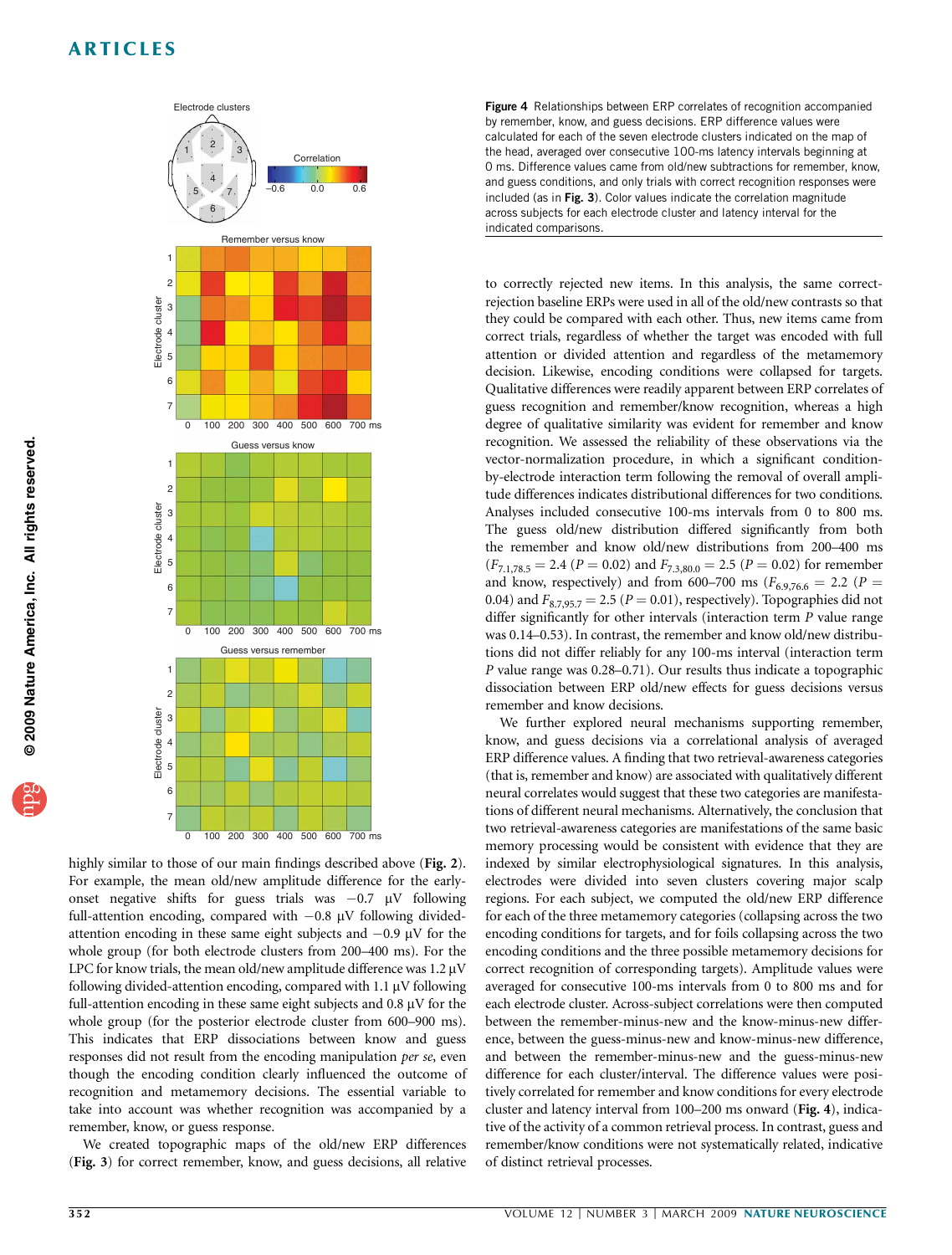### **DISCUSSION**

Behavioral and electrophysiological indications of explicit memory were exhibited in conjunction with correct recognition of abstract visual images in a two-alternative forced-choice test. Correct recognition decisions in these cases were accompanied by a metamemory decision designated as either remember or know. Subjects were asked to indicate a remember decision when they recognized a stimulus and also felt able to recall specifics concerning the earlier episode in which they first viewed the stimulus; know decisions signified recognition with a feeling of familiarity and without retrieval of the study-phase context. Remember decisions were more accurate than know decisions and remembering was less likely following encoding with divided than with full attention, as expected $26,30$ .

In contrast, properties that are commonly associated with explicit memory were not found in conjunction with correct recognition when a metamemory decision was designated as a guess, rather than remember or know. One hallmark feature of implicit memory is that it can occur without the awareness of memory retrieval, precisely the circumstances of correct recognition guesses in the present experiment. In addition, attentive encoding apparently did not facilitate recognition with correct guessing. Rather, guess responses were more accurate following divided-attention than full-attention encoding. Moreover, recognition responses for guesses were surprisingly accurate, even more accurate than those accompanied by know decisions, a pattern that is opposite to the outcome expected if guesses merely reflected a weaker version of the explicit retrieval driving remember and know responses. Guess responses were also about twice as prevalent following dividedattention than full-attention encoding, such that overall recognition accuracy was higher with divided-attention encoding than with fullattention encoding.

Recognition that was accompanied by subjective reports of recollection or familiarity was indexed by positive shifts in LPC and P200 potentials. Previously, LPC potentials have been consistently associated with successful retrieval on the basis of explicit memory $31-34$  and possibly reflect the concerted involvement of parietal cortex and medial temporal structures<sup>35</sup>. Recollection and familiarity were associated with LPC effects of similar magnitude, indicating consistent influences of these processes across both conditions. P200 potentials, although rarely observed in ERP studies of recognition memory, have been linked to the matching of immediately available visual information to perceptual representations stored in memory<sup>36–39</sup>. Therefore, larger P200 potentials for recollection than for familiarity might indicate that the extent of perceptual matching correlates with the efficacy of explicit retrieval and its subsequent phenomenological salience. We did not identify qualitatively distinct neural signatures for recollection and familiarity, which is consistent with the proposition that these metamemory measures tap differing degrees of the same explicit retrieval process rather than distinct retrieval processes<sup>[40,41](#page-6-0)</sup>.

Notably, accurate recognition without retrieval awareness triggered none of the ERP old/new effects that are commonly linked with explicit memory or that were found here for remember and know decisions. Instead, correct guesses were indexed by rapid-onset, negative old/new effects with foci at occipital and left frontal recording sites. Although ERP indices of recollection and familiarity were highly correlated across space and time, ERP indices of implicit recognition were essentially uncorrelated with those of recollection and familiarity.

We thus conclude that recognition was supported by explicitmemory processing when accompanied by recollection and familiarity, whereas highly accurate guess decisions were not supported by explicitmemory processing. By dissociating the neural signature of highly accurate guesses from that of familiarity memory, we provide, to the best of our knowledge, an unprecedented demonstration of the distinctive nature of overt recognition derived from unconscious memory, a phenomena that we describe as 'implicit recognition.'

Not only do these behavioral and electrophysiological results imply that explicit-memory processing did not underlie this implicit recognition, but it can be further speculated that implicit recognition was derived from neural events that are typically responsible for repetition-based perceptual fluency enhancements in perceptual implicit memory tests. The finding of negative old/new ERP effects at 200–400 ms for correct guesses prompts a connection across experiments. Similar negative ERPs have been attributed to perceptual implicit memory that was observed in the absence of explicit memory<sup>[18](#page-6-0)</sup> and also in association with corresponding encoding events<sup>[14](#page-6-0)</sup>, although facial stimuli were used in the former study and verbal stimuli in the latter study. Furthermore, the spatial distribution of ERP correlates of implicit recognition observed here is consistent with a recently proposed framework<sup>10</sup>. In this framework, negative repetition effects in early visual cortex reflect stimulus-specific perceptual fluency enhancements<sup>[11](#page-6-0)</sup> and negative repetition effects in left prefrontal cortex mediate the behavioral ramifications of this visual processing fluency on priming measures during implicit memory tests. Temporary neurodisruptive interference of left prefrontal processing<sup>[42](#page-6-0)</sup> could be used to test its causal role in implicit recognition in future studies. Further leverage for interpreting the functional importance of occipital negative repetition effects could be gained if these effects could be related to behavioral manifestations of fluency, such as priming, although it has been argued that occipital fluency effects are generally not strongly related to behavioral measures of priming<sup>10</sup>. Although evidence of this sort could provide a closer connection between implicit recognition and priming in implicit memory tests, our physiological data are sufficient to demonstrate that the mechanisms responsible for implicit recognition are distinct from those responsible for explicit memory, consistent with previous neuroanatomical dissociations between implicit and explicit memory<sup>5-7,43</sup>.

It should be noted that, despite long-standing suggestions from cognitive psychology that perceptual fluency can cue recogni- $\frac{x}{644445}$ , it has not previously been shown that implicit-memory mechanisms can exert powerful influences on recognition. Our procedure and neuroimaging measures thus provide the first neural validation for the role of implicit visual fluency in recognition. Furthermore, these findings indicate that recognition memory derives from multiple types of memory processes, including both those that operate explicitly and those that operate implicitly.

The current experiment has several advantages over our previous description of implicit recognition<sup>[25](#page-6-0)</sup>. Because items studied with full attention and divided attention were intermixed at test, it is possible to dismiss the notion that our previous use of blocked study/test conditions led to implicit recognition only as an artifact of retrieval orientation. In addition, the use of remember/know metamemory measurements expanded the sense in which implicit recognition could be contrasted with explicit memory. However, the experiments diverged in several ways, including the number of experimental blocks, the numbers of items in each block, the use of metamemory measurements and the combination of tests (repeated two-interval forcedchoice recognition testing in the current experiment versus concurrent two-alternative forced-choice testing and yes-no testing in the prior experiments). Although the finding of higher recognition accuracy with divided-attention encoding than with full-attention encoding has now been replicated in multiple experiments, indicating its robustness, the difference was somewhat reduced in our current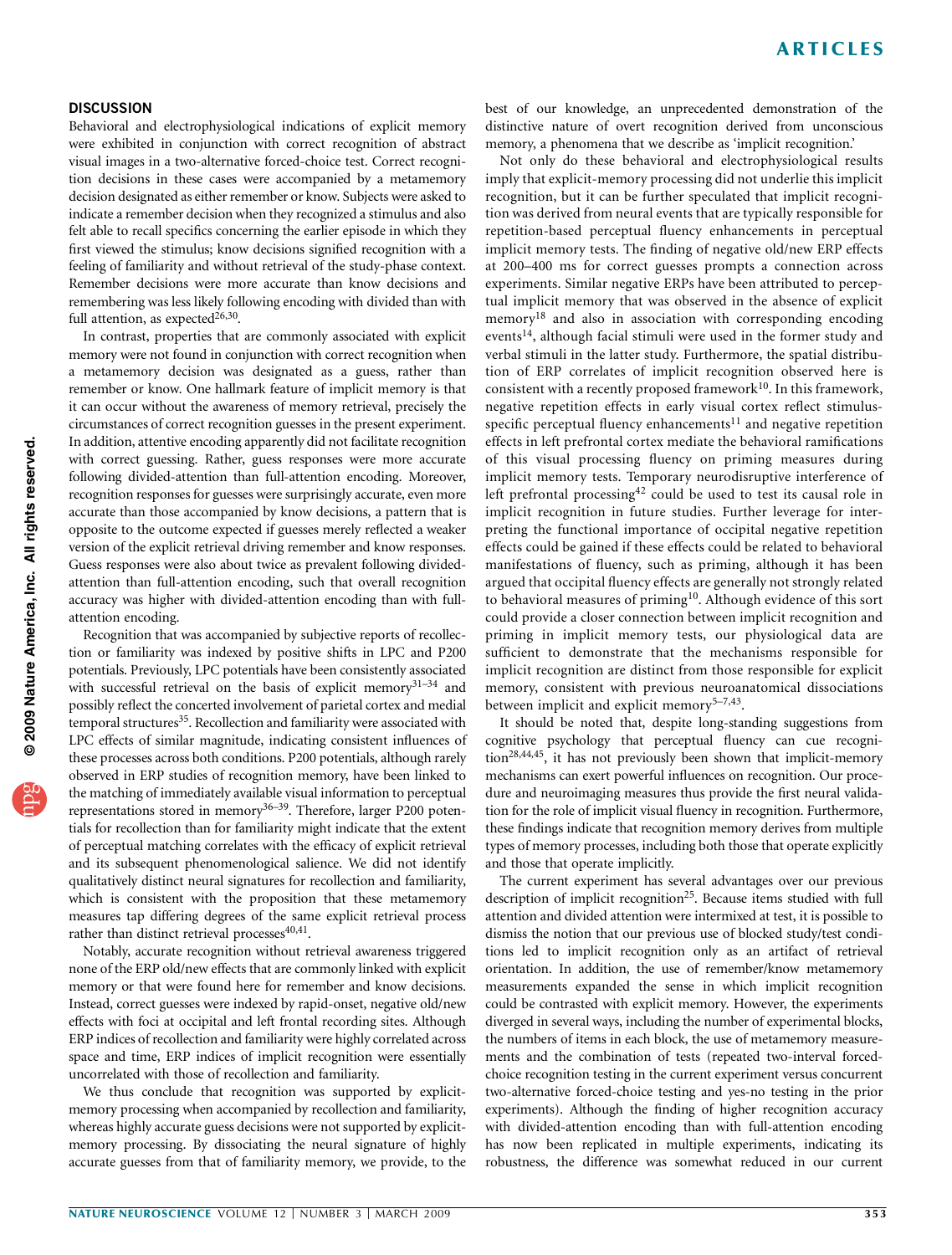experiment (71% versus 67%, respectively, as opposed to 72% versus 59% and 73% versus 61% in Experiments 1 and 2 of ref. 26).

In the present experiment, recognition accuracy restricted to guess responses was higher for items studied with divided versus full attention. Elaborative encoding may have been relatively more feasible for images presented without the concurrent workingmemory task and may have led to a greater tendency to rely on explicit-memory processes. In contrast, differential accuracy as a function of encoding condition for guess responses was not observed in our prior investigation[25.](#page-6-0) As a result of the small number of trials in that experiment, however, there were only one or two guess responses in the full-attention condition for many subjects. A further analysis of those data, including only subjects with three or more such trials, revealed a trend for higher accuracy for guess trials with divided-attention versus full-attention encoding  $(81.4\%$  versus 72.1%,  $t(7) = 2.3$ ,  $P = 0.05$ ). High trial counts for both conditions in the current experiment provided sufficient power for revealing a robust effect of encoding condition on recognition accuracy for guess trials.

Several features of these experiments, by design, probably served to enhance the contribution of implicit-memory processing to recognition. One factor may be the reduced potential for explicit-memory processing. Semantically elaborative encoding and semantic retrieval strategies are strongly associated with explicit-memory processing<sup>29,30</sup>, but could not easily be deployed for kaleidoscope images. Furthermore, the high perceptual similarity between targets and foils should have enhanced the utility of stimulus-specific perceptual fluency. Indeed, behavioral evidence for implicit recognition was eliminated by reducing target/foil similarity[25.](#page-6-0)

Our results indicate that nominally 'explicit' memory tests can be constructed such that they are preferentially sensitive to influences from implicit memory. Forced-choice testing, high similarity between targets and corresponding foils, low usefulness of conceptual or contextual information, and procedures that discourage analytic or prolonged retrieval strategies are important features for promoting implicit influences<sup>25</sup>. Our findings thus provide indirect evidence for the notion that recognition testing in nonhuman animals might not provide valid indices of explicit memory in some cases $46,47$ , given that these tests frequently include such features. In investigations of human amnesia, forced-choice recognition tests with high target/foil similarity have been used to probe the neuroanatomical foundations of explicit familiarity mem-ory<sup>[48,49](#page-6-0)</sup>, and thus further evidence is needed to determine the extent to which these tests assess implicit recognition. Moreover, our findings hint at the possibility that implicit recognition could be operative even in recognition tests that do not include all of these features, perhaps just on a subset of trials.

Because previous studies have been premised on the widely accepted assumption that recognition performance is based only on explicitmemory processing, our results complicate, but also enrich, the search for the neural and cognitive mechanisms of memory. Implicit memory must be taken into account in studies of recognition. We envision future explorations of implicit recognition leading to a better understanding of the multiple neurocognitive influences that determine memory performance.

#### METHODS

Stimuli. Visual stimuli included 336 kaleidoscope images created by overlaying three opaque hexagons of different color and performing three rounds of side bisection and random deflection on each. These images were divided into 168 pairs. High similarity between the members of each pair was achieved by using

the same three colors and deflecting each matching-color hexagon at similar random angles  $(<10°$  difference). Pairs were further subdivided into 14 sets, such that a different selection of three hexagon colors was used for each set.

**Procedure.** Kaleidoscope stimuli were presented to individuals ( $n = 12$ , all right handed, 5 male, 18–26-years-old; all subjects provided informed written consent) during 14 study-test blocks. All stimuli in a given block were created with the same three hexagon colors. During each study session, subjects viewed 12 target images that later appeared again during the corresponding recognition test. Each target comprised one member, assigned randomly for each subject, from each of the 12 stimulus pairs from a set. Matching-color stimulus sets were randomly assigned to study-test blocks for each subject.

Each study session was divided in half, with six targets studied with full attention during one half and six targets studied with divided attention during the other half (Fig. 1a,b). Each target was presented once for 2,000 ms with a variable 1,500–2,000-ms interstimulus interval, in randomized order. Dividedattention encoding included a concomitant '1-back' task involving odd/even judgments to spoken digits. We used a 1,000-ms prompt presented 3,000 ms before the first divided-attention trial to notify the subject of the dividedattention task. Spoken digits were presented only for divided-attention trials. For each divided-attention trial (except the first), subjects pressed a button to indicate whether the digit spoken on the previous trial was odd or even. There were eight stimuli in each full- and divided-attention portion, as the six targets were bracketed by primacy and recency buffers, each one consisting of a unique, similar-format kaleidoscope image that did not appear during the recognition test. The order of the full- and divided-attention portions was alternated across study-test blocks.

A forced-choice recognition test followed each study session after a 45-s delay, during which subjects performed mental arithmetic for 30 s and then were reminded of test instructions. Each trial included one of the 12 studied targets and its corresponding visually similar foil, presented in an alternating stimulus train that allowed subjects to compare the two stimuli while maintaining visual fixation (Fig. 1c). Targets and foils each appeared three times during a trial, for 500 ms per presentation with a variable 800–1,200-ms interstimulus interval. Targets were randomly assigned to the first or second position with the constraint that the target was first in half of the trials in each test session. Subjects were instructed to indicate the position of the stimulus that they thought was the target. A recognition prompt was presented at a delay of one interstimulus interval from the last stimulus in the train and was accompanied by an alerting tone. All response times were less than 700 ms  $mean = 462$  ms, s.e.m.  $= 112$ ).

Subjects then reported on their awareness of memory retrieval via a modified remember/know procedure. A remember response indicated that recognition was accompanied by the retrieval of some contextual detail regarding the initial study-session encounter with the recognized stimulus. A know response indicated selection confidence, but with no details retrieved. Subjects were instructed to make this response if they experienced any feeling of familiarity for the selected item. A guess response was made when there was no confidence in the selection and no contextual details were retrieved. Subjects were instructed to make this response when they experienced ''absolutely no feeling of familiarity for the selected item'' and were ''guessing because they were forced to select one kaleidoscope or the other.'' The metamemory prompt immediately followed the recognition decision and the average response time was 532 ms (s.e.m.  $= 155$  ms). The next trial began after a variable delay of 1,000–1,500 ms. Trial order was randomized such that trials containing targets studied with full attention were intermixed with those containing targets studied with divided attention. Subjects practiced performing the 1-back odd/even task and an abbreviated study-test block before experimental blocks.

Electrophysiology. Stimulus-locked event-related potentials were extracted from continuous electroencephalographic recordings made during test sessions. Recordings were made from 59 evenly distributed scalp locations using tin electrodes embedded in an elastic cap. Five additional recording locations included the left mastoid and four locations for monitoring eye movements in horizontal and vertical directions. Recordings were referenced to right mastoid and re-referenced offline to average mastoids. Electrode impedance was  $\leq$  5 kQ. Signals were amplified with a band pass of 0.05–200 Hz and